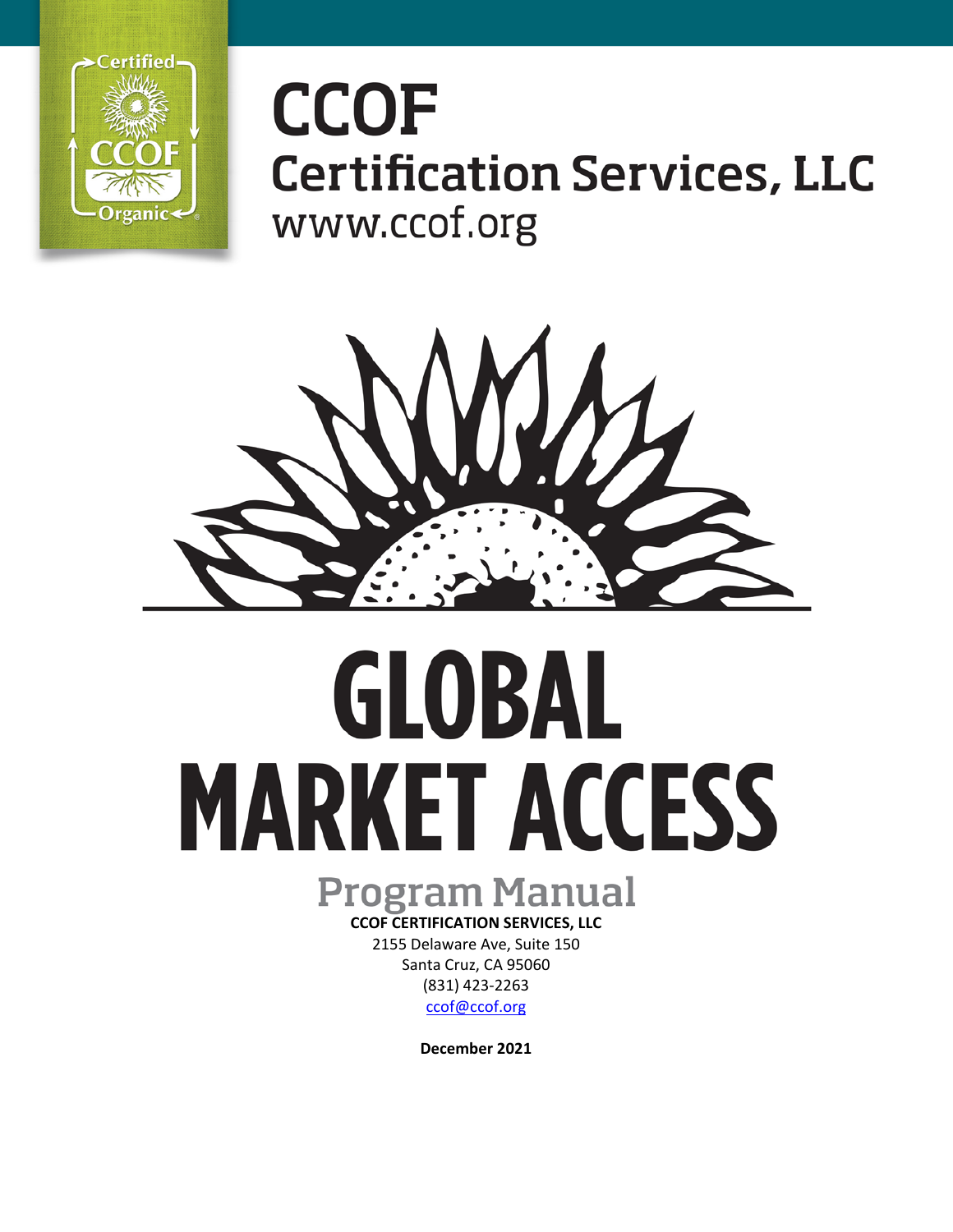## **TABLE OF CONTENTS**

<span id="page-1-0"></span>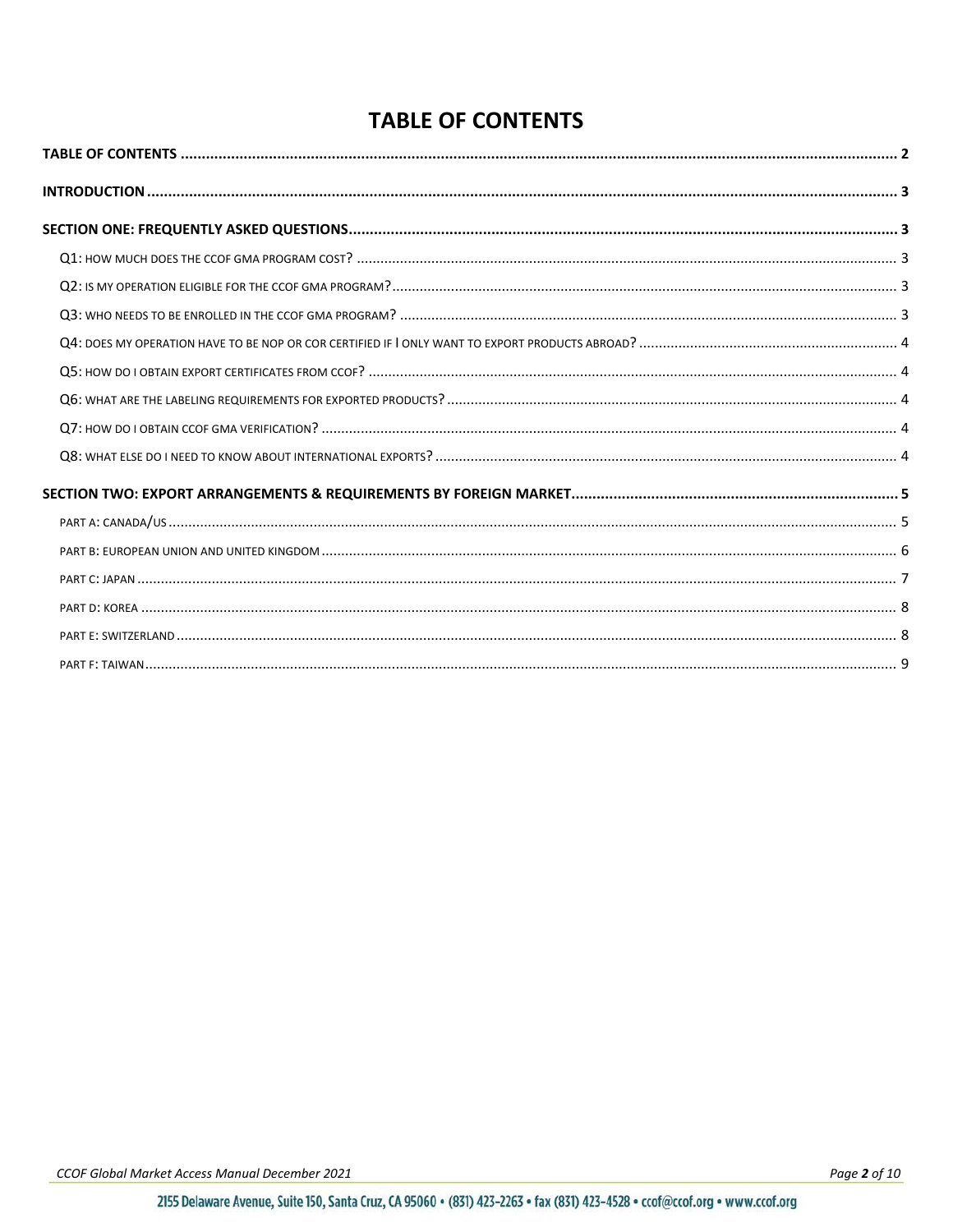### **INTRODUCTION**

<span id="page-2-0"></span>The market for organic products continues to grow worldwide. CCOF has developed the Global [Market Access](http://ccof.org/international) (GMA) program, described in this manual, to provide CCOF clients with compliance review to export arrangements between the USDA National Organic Program (NOP) or Canada Organic Regime (COR) and various foreign governmental bodies. Our GMA program currently offers NOP certified operations equivalence verification for export to Canada, the EU, the UK, Switzerland, Japan, Korea, and Taiwan, and COR certified operations equivalence verification for export to the US, the EU, the UK, Switzerland, Japan, and Taiwan.

While the equivalence agreements dramatically simplify the organic standards for producers of exported products certified to NOP or COR standards, there are some critical variances and labeling requirements in the agreements that entail certifier review and approval. This program is designed to allow CCOF clients to receive the service and support they need to ensure seamless export of their products.

This manual contains information on exporting from the US to Canada, the EU, the UK, Switzerland, Japan, Korea, and Taiwan, and from Canada to the US, the EU, the UK, Switzerland, Japan, and Taiwan including additional production and labeling requirements. Please review this manual carefully for each export market that applies to your operation. If you are exporting your products to other markets, or from origins outside the US or Canada, please contact CCOF to discuss what your operation needs to do.

<span id="page-2-1"></span>As foreign countries develop new mandatory national standards and export requirements change, CCOF will continue to modify and expand our GMA program to ensure foreign market access.

## **SECTION ONE: FREQUENTLY ASKED QUESTIONS**

#### <span id="page-2-2"></span>**Q1: HOW MUCH DOES THE CCOF GMA PROGRAM COST?**

A1: To be the most cost efficient for operations that are shipping to limited export markets, CCOF only charges operations that are exporting products directly, or that grow products to be exported that need additional verification to meet the critical variance of that market. Exporters are only charged for those markets for which they require verification.

- Canada, EU & UK, Switzerland, Japan, Korea, Taiwan, US (from Canada): \$250 annually each.
- EU & UK wine, Switzerland wine: \$750 annually each

The annual fees are due at the time of initial enrollment and due January 1 every year after.

There is an additional \$75 fee for each Export certificate issued under this program, per the CCOF Certification Services Program Manual.

#### <span id="page-2-3"></span>**Q2: IS MY OPERATION ELIGIBLE FOR THE CCOF GMA PROGRAM?**

A2: All operations currently certified by or applying for NOP or COR certification with CCOF are eligible for the CCOF GMA program, with the following exceptions:

- If your operation is located in Mexico and shipping directly to the EU or Switzerland, you need to enroll in the [CCOF](http://ccof.org/international)  [International Standard](http://ccof.org/international) program.
- If your operation is located in Mexico, or you are shipping directly to Mexico, you need to enroll in the Mexico Compliance program.
- Additional restrictions for each equivalence are outlined in the equivalence-specific sections in Section Two of this manual.

#### <span id="page-2-4"></span>**Q3: WHO NEEDS TO BE ENROLLED IN THE CCOF GMA PROGRAM?**

A3: You should enroll in the CCOF GMA program if you do any of the following:

- Export CCOF certified organic products to the EU, the UK, Switzerland, Japan, Korea or Taiwan from the US.
- Export CCOF certified organic products to Canada from any location.
- Export CCOF certified organic products to the US, the EU, the UK, Switzerland, Japan, or Taiwan from Canada.

*CCOF Global Market Access Manual December 2021 Page 3 of 10*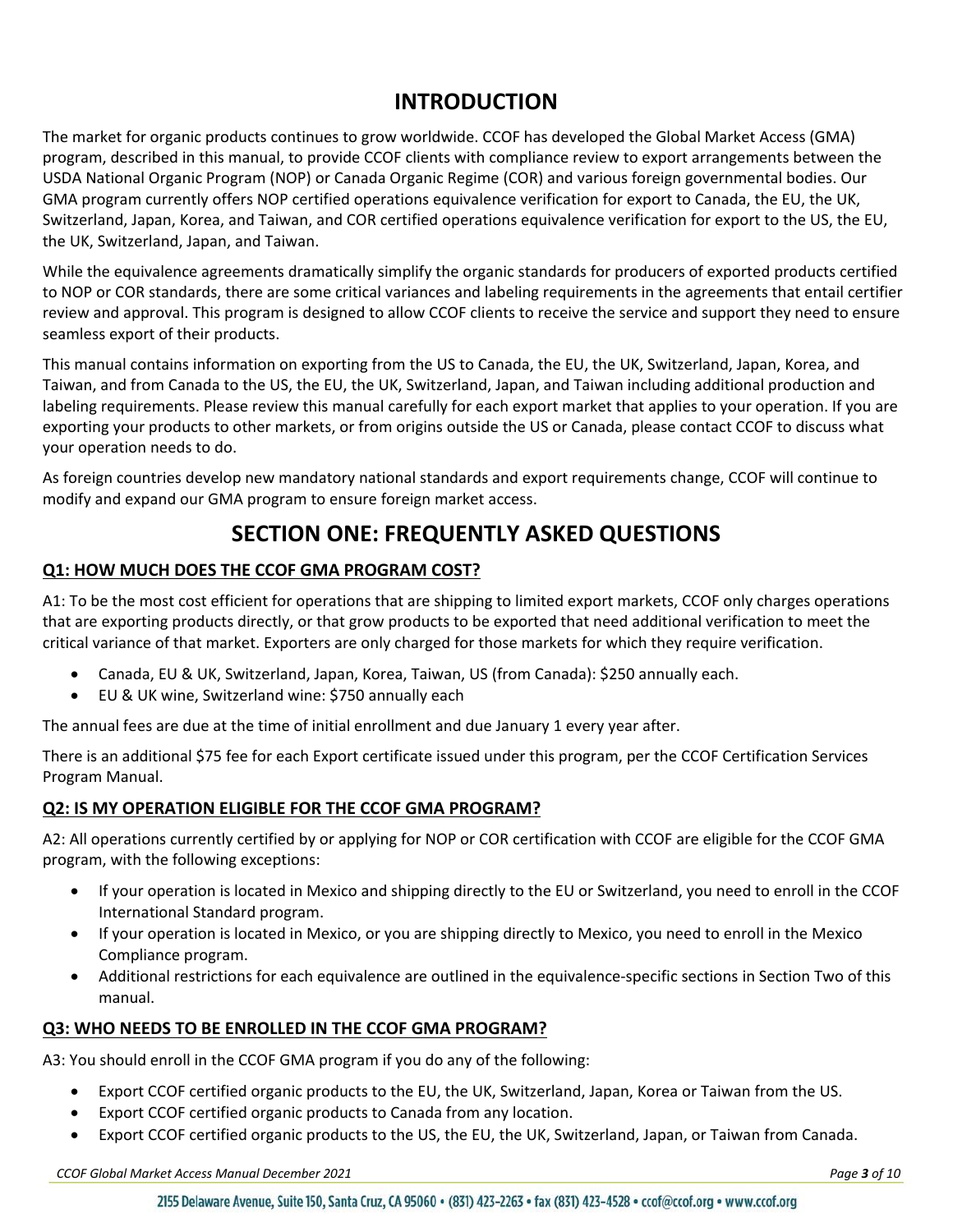- Design labels for products that will be sold in Canada, the EU, the UK, Switzerland, Japan, Korea, or Taiwan.
- Produce wine that may be exported to the EU, the UK or Switzerland from the US.
- Sell CCOF certified organic products to any buyer who requires international verification of certification.

#### <span id="page-3-0"></span>**Q4: DOES MY OPERATION HAVE TO BE NOP OR COR CERTIFIED IF I ONLY WANT TO EXPORT PRODUCTS ABROAD?**

A4: Yes. All operations must first be certified according to the NOP or COR Standards before the CCOF GMA program can apply.

#### <span id="page-3-1"></span>**Q5: HOW DO I OBTAIN EXPORT CERTIFICATES FROM CCOF?**

A5: CCOF will provide export certificates only to clients enrolled in the GMA program for the corresponding market and reviewed as compliant to that equivalence. Export certificates may be requested by accessing the Export Certificate Request Packet at [www.ccof.org/export](http://www.ccof.org/export) for the specified market and submitting the completed packet to [export@ccof.org.](mailto:export@ccof.org) Export certificates for the EU, Switzerland or Northern Ireland are electronic only and processed in [TRACES.](https://webgate.ec.europa.eu/tracesnt/login) Certificates processed in TRACES and certificates for Great Britain (England, Scotland, and Wales) must be approved by CCOF before the consignment leaves the US or Canada, emai[l export@ccof.org](mailto:export@ccof.org) for assistance. There is a \$75 fee for each Export certificate, plus applicable shipping fees, per the CCOF Certification Service Program Manual.

CCOF also provides all operations certified to a GMA program with an organic certificate addendum showing the equivalence arrangements they are compliant with. This certificate addendum, referred to as GMA certificate, should be given to buyers with the export certificate, as evidence of compliance to the equivalence.

#### <span id="page-3-2"></span>**Q6: WHAT ARE THE LABELING REQUIREMENTS FOR EXPORTED PRODUCTS?**

A6: Labels must meet the organic labeling requirements of the destination market. Canada, the EU, the UK, Switzerland, Japan, Korea, and Taiwan all have specific labeling requirements, explained in detail in the CCOF International Market Labeling Guide, available at [www.ccof.org/international.](http://www.ccof.org/certification/international-programs) Operation's shipping to the US from Canada will need to meet the US labeling requirements, outlined a[t www.ccof.org.](http://www.ccof.org/) All labels should be submitted to CCOF for approval prior to printing. The fees charged for each export market verification include the review of labels to ensure compliance with the export market requirements.

Various products may also be subject to national regulations and laws regarding food labeling or other standards. CCOF strongly recommends working with your importer to ensure compliance to all food labeling requirements for the destination market.

#### <span id="page-3-3"></span>**Q7: HOW DO I OBTAIN CCOF GMA VERIFICATION?**

A7: Submit the [CCOF GMA](http://ccof.org/international) application or GMA Wine Application indicating your desired export markets. CCOF will perform a desk audit of your operation and issue a Certificate of Compliance, otherwise called GMA Certificate, for the equivalence arrangements that you comply with. In cases where some portion of your operation complies, and some does not, an onsite inspection may be required before CCOF can grant you export verification.

#### <span id="page-3-4"></span>**Q8: WHAT ELSE DO I NEED TO KNOW ABOUT INTERNATIONAL EXPORTS?**

A8: In addition to the requirements of governmental bodies, some foreign importers also demand certification or approval by private bodies, such as BioSuisse in Switzerland. Additionally, some buyers may desire direct governmental certification, such as to JAS in Japan. While the need for certification to standards in addition to those described in this manual are uncommon, CCOF has worked to develop programs and partnerships to provide the necessary documentation where possible. If you believe that you need additional export documentation other than what is provided by the CCOF GMA program, please contact CCOF at [export@ccof.org](mailto:export@ccof.org) to discuss your needs.

Additionally, please note that organic standards agreements do not negate the need to meet foreign market labeling laws or other food or fiber regulations that may affect labeling, product composition, or other aspects of your products. CCOF is only qualified to address organic standards issues.

*CCOF Global Market Access Manual December 2021 Page 4 of 10*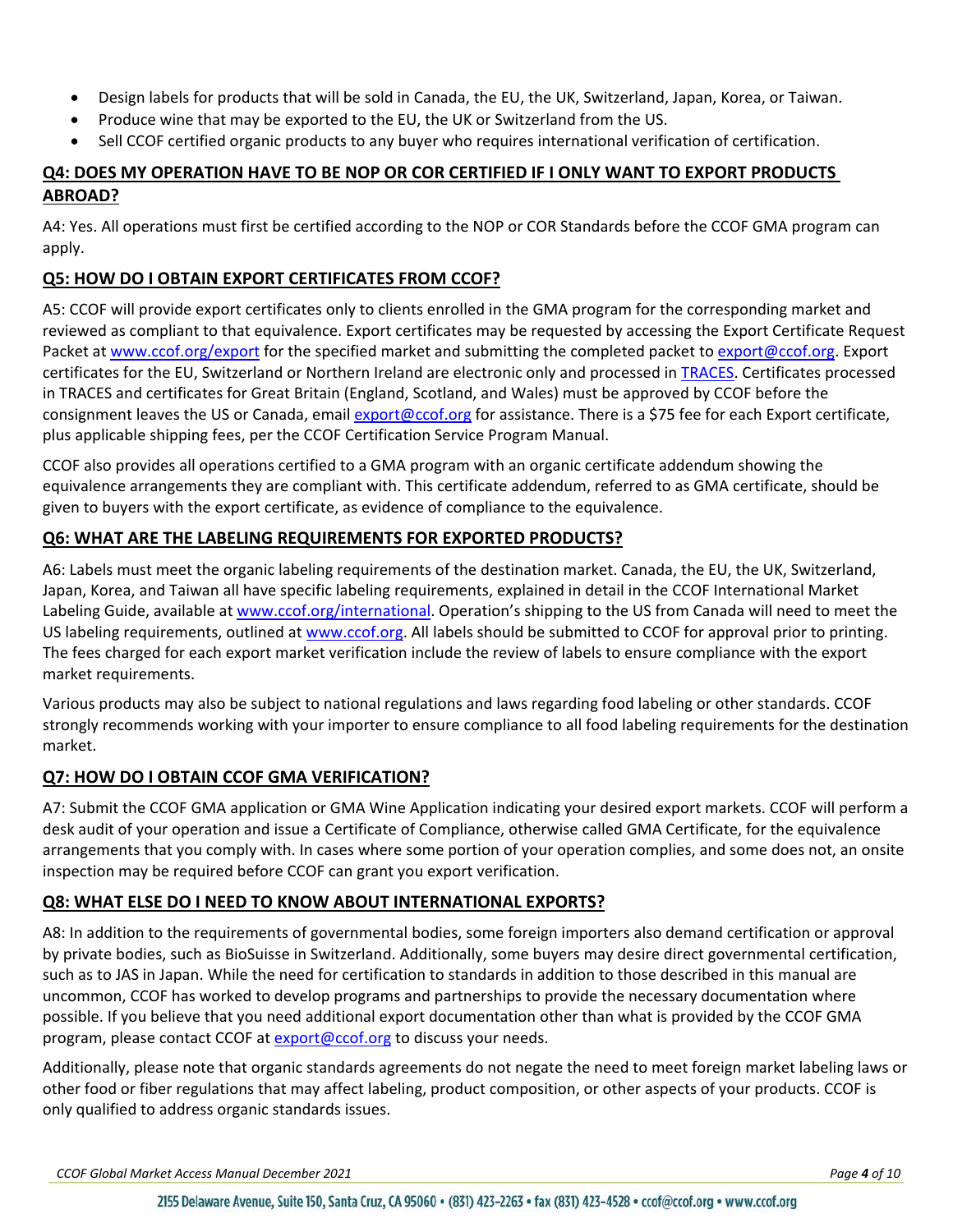## <span id="page-4-0"></span>**SECTION TWO: EXPORT ARRANGEMENTS & REQUIREMENTS BY FOREIGN MARKET**

All products being shipped to a market under a USDA NOP or CFIA COR Organic Equivalence Arrangement must be accompanied by an export certificate, often referred to as a certificate of import or import certificate. These certificates are specific to each transaction and must be issued by CCOF. To request an export certificate from CCOF, complete and submit the Export Certificate Request Packet to [export@ccof.org](mailto:export@ccof.org) or complete the certificate process in TRACES for export to the EU, Switzerland or Northern Ireland. There is a \$75 fee for each export certificate, plus applicable shipping fees.

#### <span id="page-4-1"></span>**PART A: CANADA/US**

The Canadian Food Inspection Agency (CFIA) and USDA NOP organic standards equivalence [arrangement](http://ccof.org/canada) establishes the standards of the two countries as equivalent, with the exception of some critical variances that must be addressed in the certification and/or import/export process. For CCOF operations certified to either the NOP or COR standards, the CCOF GMA program documents compliance with the US/Canada Organic Equivalence Arrangement.

All NOP or COR certified products crossing the borders into Canada or the US must be accompanied by an attestation statement that the product has been produced in accordance with the terms of the US/Canada Organic Equivalence Arrangement, including having met the critical variances, described below. This attestation statement must be provided by the certifier (CCOF) and must accompany all shipments of organic products exported through this equivalence. For NOP or COR operations, the attestation statement must be displayed on the organic certificate or associated documents. The CCOF GMA program organic certificate addendum fulfills the attestation requirement.

All ingredients in products destined for Canada or the US must be certified or equivalent to the standards of the Canadian Organic Regime (COR) or National Organic Program (NOP), for the final product to receive GMA compliance for the US/Canada Equivalence. All NOP certified products, except those on the list of high risk crops (www.ccof.org/Canada), and all COR products, except those containing livestock ingredients, will automatically be considered COR/NOP equivalent.

#### **Canada Labeling Requirements:**

All labels for organic products sold in Canada must be labeled in full compliance with Canadian labeling requirements. All labels must be approved by CCOF prior to printing. Requirements for labeling organic products for export to Canada can be found in the International Market Labeling Guide at www.ccof.org/international.

#### **US Labeling Requirements:**

All labels for organic products sold in the US must be labeled in full compliance with US labeling requirements. All labels must be approved by CCOF prior to printing. Requirements for labeling organic products for export to the US can be found on the CCOF website: [www.ccof.org.](http://www.ccof.org/)

#### **Critical Variances / Production Requirements for Product Entering Canada from the US:**

All raw produce, ingredients in processed products, and processed products<sup>[1](#page-4-2)</sup>:

- 1. Must be produced without the use of sodium nitrate.
	- a. If a portion of the crops are produced without the use of sodium nitrate, they must be segregated from crops produced using sodium nitrate. Fields are not required to undergo transition after the use of sodium nitrate.
- 2. Must not be produced by hydroponic or aeroponic methods.
- 3. Livestock products (other than from ruminants) must be from animal systems that meet the stocking rates as set forth in the Canadian Standard (see the table below):

<span id="page-4-2"></span> <sup>1</sup> CAN/CGSB 32310-2006.

*CCOF Global Market Access Manual December 2021 Page 5 of 10*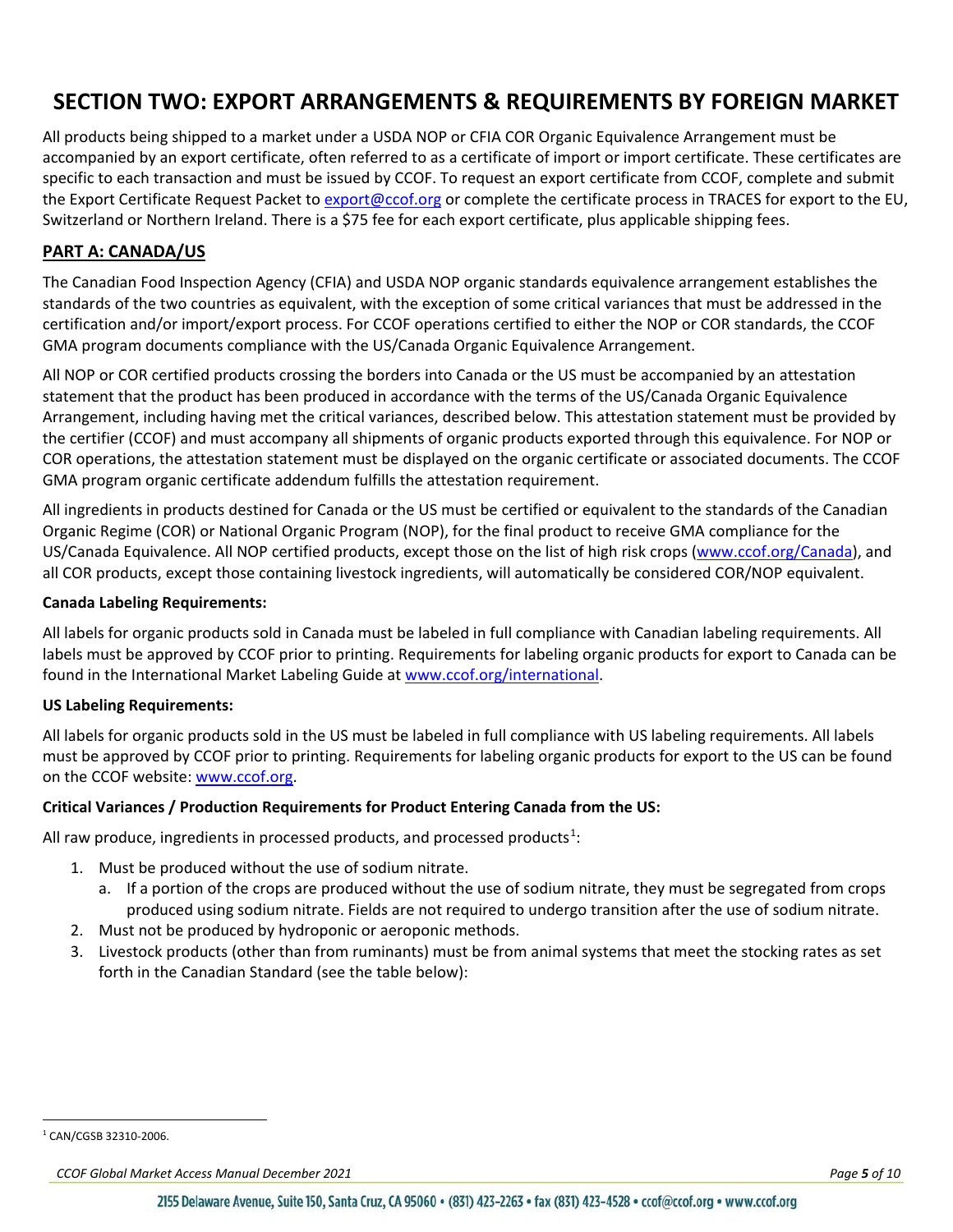|                                                     | Canadian                                            | <b>US</b>                                      | Canadian                                | <b>US</b>          |  |
|-----------------------------------------------------|-----------------------------------------------------|------------------------------------------------|-----------------------------------------|--------------------|--|
|                                                     | <b>Equivalent</b><br><b>Measurement</b>             |                                                | <b>Measurement</b><br><b>Equivalent</b> |                    |  |
| <b>Livestock</b><br><b>SWINE</b>                    | <b>Outdoor Runs and Pens</b><br><b>Indoor Space</b> |                                                |                                         |                    |  |
|                                                     | 7.5 $m^2$ for each sow                              |                                                | 2.5 $m^2$ for each                      |                    |  |
| Sows and piglets                                    |                                                     | 80.7 sq. ft. for each                          |                                         | 26.9 sq. ft. for   |  |
| up to 40 days old                                   | and litter                                          | sow & litter                                   | sow and litter                          | each sow & litter  |  |
| <b>Growing pigs</b>                                 |                                                     |                                                |                                         |                    |  |
| up to 30 kg. (66#)                                  | $0.6 \text{ m}^2$ /head                             | 6.5 sq ft/head                                 | 0.4 $m^2$ /head                         | 4.3 sq ft/head     |  |
| <b>Growing pigs</b><br>$30 - 50$ kg. (66# -110#)    | $0.8 \text{ m}^2$ /head                             | 8.6 sq ft/head                                 | $0.6 \text{ m}^2$ /head                 | 6.5 sq ft/head     |  |
| <b>Growing pigs</b><br>$50 - 85$ kg. $(110# - 87%)$ | 1.1 $m^2$ /head                                     | 11.8 sq ft/head                                | $0.8 \text{ m}^2$ /head                 | 8.6 sq ft/head     |  |
| <b>Growing pigs</b><br>$> 85$ kg ( $> 187$ #)       | 1.3 $m^2$ /head                                     | 14 sq ft/head                                  | $1.0 \text{ m}^2$ /head                 | 10.8 sq ft/head    |  |
| Sows in group pens                                  | 3 m <sup>2</sup> /head                              | 32.3 sq ft/head                                | 3 m <sup>2</sup> /head                  | 32.3 sq ft/head    |  |
| <b>Boars in individual pens</b>                     | 9 m <sup>2</sup> /head                              | 96.8 sq ft/head                                | 9 $m^2/h$ ead                           | 96.8 sq ft/head    |  |
| <b>POULTRY</b>                                      |                                                     |                                                |                                         |                    |  |
| Laying hens                                         | 6 birds/1 $m2$                                      | 6 birds/10.8 sq ft                             | 4 birds/ $1m2$                          | 4 birds/10.8 sq ft |  |
| <b>Broilers</b>                                     | Maximum 21 kg./1m <sup>2</sup>                      | 46 # /10.8 sq ft                               | 4 birds/ $1m2$                          | 4 birds/10.8 sq ft |  |
| Turkeys, geese and large birds                      | Maximum 26 kg./ $1m2$                               | 57.2 # /10.8 sq ft                             | 17 kg./ $1m2$                           | 37.4 #/10.8 sq ft  |  |
| <b>PASTURED POULTRY or mobile housing</b>           |                                                     |                                                |                                         |                    |  |
| Laying hens                                         |                                                     |                                                | 2000/hectare                            | 800/acre           |  |
| <b>Broilers</b>                                     |                                                     |                                                | 2500/hectare                            | 1000/acre          |  |
| Large birds                                         |                                                     |                                                | 1300/hectare                            | 540/acre           |  |
| <b>RABBITS</b>                                      |                                                     |                                                |                                         |                    |  |
| <b>Young rabbits</b>                                | 0.3 $m^2$ /head                                     | 3.2 sq ft/head                                 | 2 m <sup>2</sup> /head                  | 21.5 sq ft/head    |  |
| <b>Pregnant does</b>                                | $0.5 \text{ m}^2$ /head                             | 5.4 sq ft/head                                 | 2 m <sup>2</sup> /head                  | 21.5 sq ft/head    |  |
| Does and offspring                                  | 0.7 $m^2$ of floor space<br>/doe and offspring      | 7.5 sq ft of floor space<br>/doe and offspring | 2 $m^2/h$ ead                           | 21.5 sq ft/head    |  |

#### **Critical Variances / Production Requirements for Product Entering the US from Canada:**

Livestock and livestock products must be produced without the use of antibiotics.

#### <span id="page-5-0"></span>**PART B: EUROPEAN UNION AND UNITED KINGDOM**

The USDA NOP and CFIA COR have both established organic standards equivalence arrangements with the European Union Commission and the UK's Department for Environment, Food & Rural Affairs (DEFRA). The UK will retain the EU regulations after their exit from the EU, until full implementation of the UK standards come into force. Both arrangements establish the standards of the US and Canada as equivalent with the EU regulations, with the exception of some critical variances that must be addressed in the certification and/or import/export process. For CCOF operations, where the final processing or packaging of organic product occurs in the United States, or the final processing occurs in Canada, the CCOF GMA program will document compliance with the EU and UK Organic Equivalence Arrangements with the US and Canada. If your operation is located in Mexico, the above EU and UK Organic Equivalence Arrangements do not apply, and your operation is NOT eligible for CCOF GMA. You will need to enroll in our [CCOF International Standard](http://ccof.org/international) program.

All ingredients in products destined for the EU and UK must be certified or equivalent to the EU standards, for the final product to receive GMA certification for the EU and UK.

- For exports from the US:
	- o All NOP certified ingredients, except wine, will automatically be considered EU and UK equivalent.
	- o Wine requires additional equivalence verification.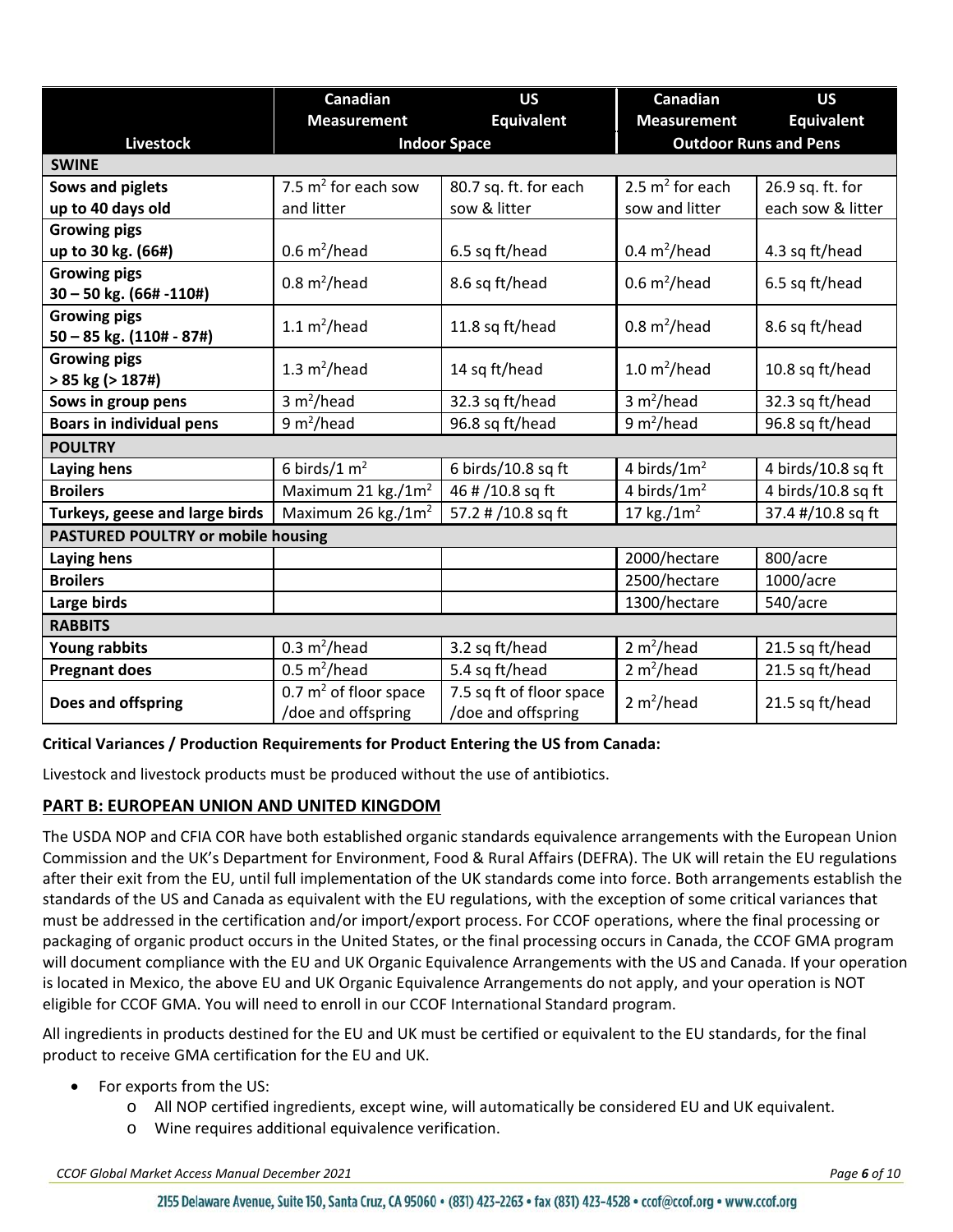- For exports from Canada:
	- o All unprocessed plant products, live animals or unprocessed animal products and vegetative propagating material and seed for cultivation must be grown in Canada.
	- o Processed agricultural products for use as food or feed must be processed in Canada with organically grown ingredients grown in Canada or imported into Canada in accordance with the Organic Products Regulations. Products that are only packaged and/or labeled in Canada do not meet the terms of the equivalence arrangement.
	- o Wine is included in this equivalence and requires no additional verification outside the CCOF GMA Program.

#### **EU and UK Labeling Requirements:**

All labels for organic products sold in the EU and UK must be labeled in full compliance with EU labeling requirements. All labels must be approved by CCOF prior to printing. Requirements for labeling organic products for export to the EU and UK can be found in the International Market Labeling Guide at [www.ccof.org/international.](file://ccof-file2/Shared/CCOF%20Certification%20Services/WIP%20Controlled%20Documents/IN%20PROCESS/OSP%20Update-%20Gamai/www.ccof.org/international)

#### **Critical Variances / Production Requirements:**

Products sent to the EU and UK must meet NOP or COR requirements. The equivalence arrangements cover live or unprocessed agricultural products and vegetative propagating materials and seeds for cultivations, as well as processed agricultural products for use as food and feed.

European Union Member States may interpret the EU regulations in different ways, which may result in some countries requiring additional documentation without prior notice. CCOF works to prevent situations like this and will work with you and your importer to solve any requests of this nature.

#### **Wine Production Requirements / Critical Variances (US Export Only):**

Wine may not contain any nonorganic grapes and must be produced using only the winemaking practices and substances detailed in the EU Organic regulations (EU) 2018/848, (EU) 2021/1165, and outlined below:

| <b>Wine Production Material/ Practice</b>                                                                    | <b>EU status</b>                                                              | <b>EU regulation reference</b>         |
|--------------------------------------------------------------------------------------------------------------|-------------------------------------------------------------------------------|----------------------------------------|
| Yeast, Yeast extracts, Gum Arabic, Gelatin,<br>Tannins                                                       | Must be organic when commercially<br>available                                | (EU) 2021/1165 Annex V Part D          |
| Nonorganic flavors (other than pieces of<br>oak)                                                             | <b>Prohibited</b>                                                             | (EU) 2021/1165 Annex V Part D          |
| Enzymes (other than Cellulase,<br>Hemicellulase, Pectin lyases, Pectin<br>methylesterase, Polygalacturonase) | <b>IProhibited</b>                                                            | (EU) 2021/1165 Annex V Part D          |
| Partial dealcoholisation of wine                                                                             | Prohibited                                                                    | (EU) 2018/848 Annex II Part VI 3.2(d)  |
| Electrodialysis treatment to ensure the<br>tartaric stabilization of the wine                                | lProhibited                                                                   | (EU) 2018/848 Annex II Part VI 3.2(c)  |
| Treatment with cation exchangers to ensure<br>tartaric stabilization of the wine                             | <b>Prohibited</b>                                                             | (EU) 2018/848 Annex II Part VI 3.2(e)  |
| Partial concentration through cooling                                                                        | <b>Prohibited</b>                                                             | (EU) 2018/848 Annex II Part VI 3.2(a)  |
| Elimination of sulphur dioxide by physical<br>processes                                                      | <b>Prohibited</b>                                                             | (EU) 2018/848 Annex II Part VI 3.2(b)  |
| Centrifuging and filtration with or without<br>an inert filtering agent                                      | Restricted: the size of the pores shall<br>be not smaller than 0.2 micrometer | (EU) 2018/848 Annex II Part VI 3.3 (b) |
| Heat treatments                                                                                              | Restricted: temperature shall not<br>exceed 75 °C (167 °F)                    | (EU) 2018/848 Annex II Part VI 3.3 (a) |

#### <span id="page-6-0"></span>**PART C: JAPAN**

*CCOF Global Market Access Manual December 2021 Page 7 of 10* The USDA NOP and CFIA COR have both established organic standards equivalence arrangements with the Japanese Ministry of Agriculture, Forestry and Fisheries (MAFF). Both arrangements establish the standards of the US and Canada as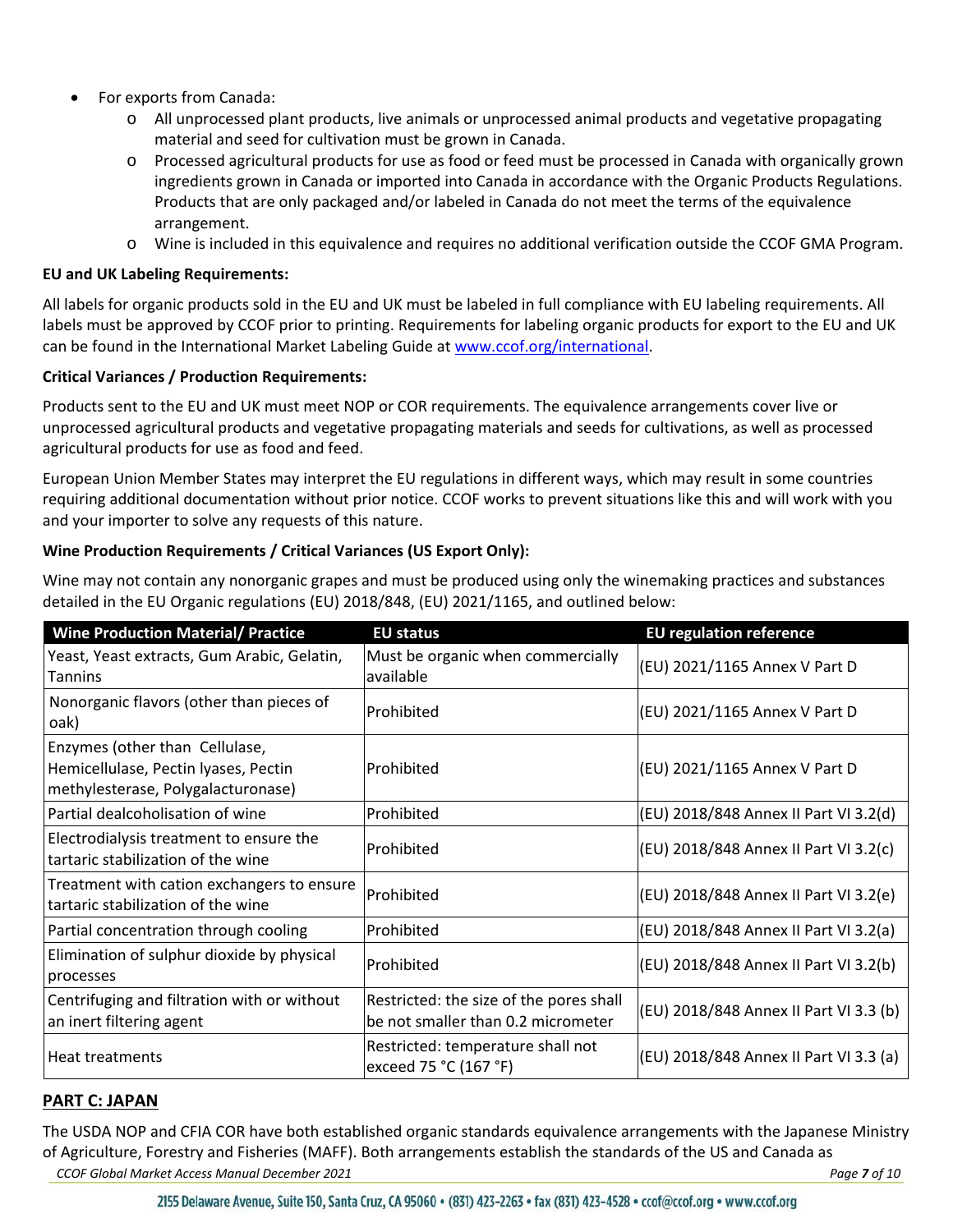equivalent with Japan's, with no critical variances. Alcoholic beverages are not included in the arrangements. For CCOF operations where the final processing or packaging of organic product occurs in the United States or Canada, the CCOF GMA program will document compliance with the Japan Organic Equivalence Arrangements with the US and Canada.

All ingredients in products destined for Japan must be JAS certified or equivalent for the final product to receive GMA certification for Japan. All NOP or COR certified products will automatically be considered JAS equivalent.

#### **Japan Labeling Requirements:**

All retail labels for organic products sold in Japan are required to display the JAS seal. The seal may be applied in Japan by a JAS-certified importer or applied in the US or Canada through a consignment contract with a JAS-certified importer. See [www.ccof.org/japan](http://www.ccof.org/certification/international-programs/japan) for more information about applying the JAS seal and working with certified importers and consignment contracts.

All labels must be approved by CCOF prior to printing. Requirements for labeling organic products for export to Japan can be found in the International Market Labeling Guide at [www.ccof.org/international.](file://ccof-file2/Shared/CCOF%20Certification%20Services/WIP%20Controlled%20Documents/IN%20PROCESS/OSP%20Update-%20Gamai/www.ccof.org/international)

#### **Critical Variances / Production Requirements:**

Products sent to Japan must meet NOP or COR requirements.

#### <span id="page-7-0"></span>**PART D: KOREA**

The Korean Ministry of Agriculture, Food and Rural Affairs (MAFRA) and the USDA NOP organic standards equivalence arrangement establishes the standards of the two countries as equivalent for processed products, as defined in the Korean Organic Food Code, with the exception of some critical variances that must be addressed in the certification and/or import/export process. For CCOF operations, where the final processing of organic product occurs in the United States, the CCOF GMA program will document compliance with the US/Korea Organic Equivalence Arrangement.

All ingredients in products destined for Korea must be certified or equivalent to the Korean organic standards for the final product to receive GMA certification for Korea. All NOP certified ingredients will automatically be considered Korea equivalent.

#### **Korean Labeling Requirements:**

All labels for organic products sold in Korea must be labeled in full compliance with Korean labeling requirements. All labels must be approved by CCOF prior to printing. Requirements for labeling organic products for export to Korea can be found in the International Market Labeling Guide a[t www.ccof.org/international.](file://ccof-file2/Shared/CCOF%20Certification%20Services/WIP%20Controlled%20Documents/IN%20PROCESS/OSP%20Update-%20Gamai/www.ccof.org/international)

#### **Critical Variances / Production Requirements:**

Only processed products, as defined by the Korean Food Code, are allowed to be exported to Korea.

#### <span id="page-7-1"></span>**PART E: SWITZERLAND**

The USDA NOP and CFIA COR have both established organic standards equivalence arrangements with the Swiss Federal Office for Agriculture (FOAG). Both arrangements establish the standards of the US and Canada as equivalent with Switzerland's, with no critical variances. For CCOF operations, where the final processing or packaging of organic product occurs in the United States or Canada, the CCOF GMA program will document compliance with the Swiss Organic Equivalence Arrangements with the US and Canada. If your operation is located outside of the United States or Canada, the Organic Equivalence Arrangements do not apply and your operation is NOT eligible for CCOF GMA. You will need to enroll in our [CCOF International Standard](http://ccof.org/international) program.

All ingredients in products destined for Switzerland must be certified or equivalent to the Swiss standards, for the final product to receive GMA certification for Switzerland.

• For exports from the US, all NOP certified ingredients, except wine, will automatically be considered Swiss equivalent. Wine requires additional equivalence verification.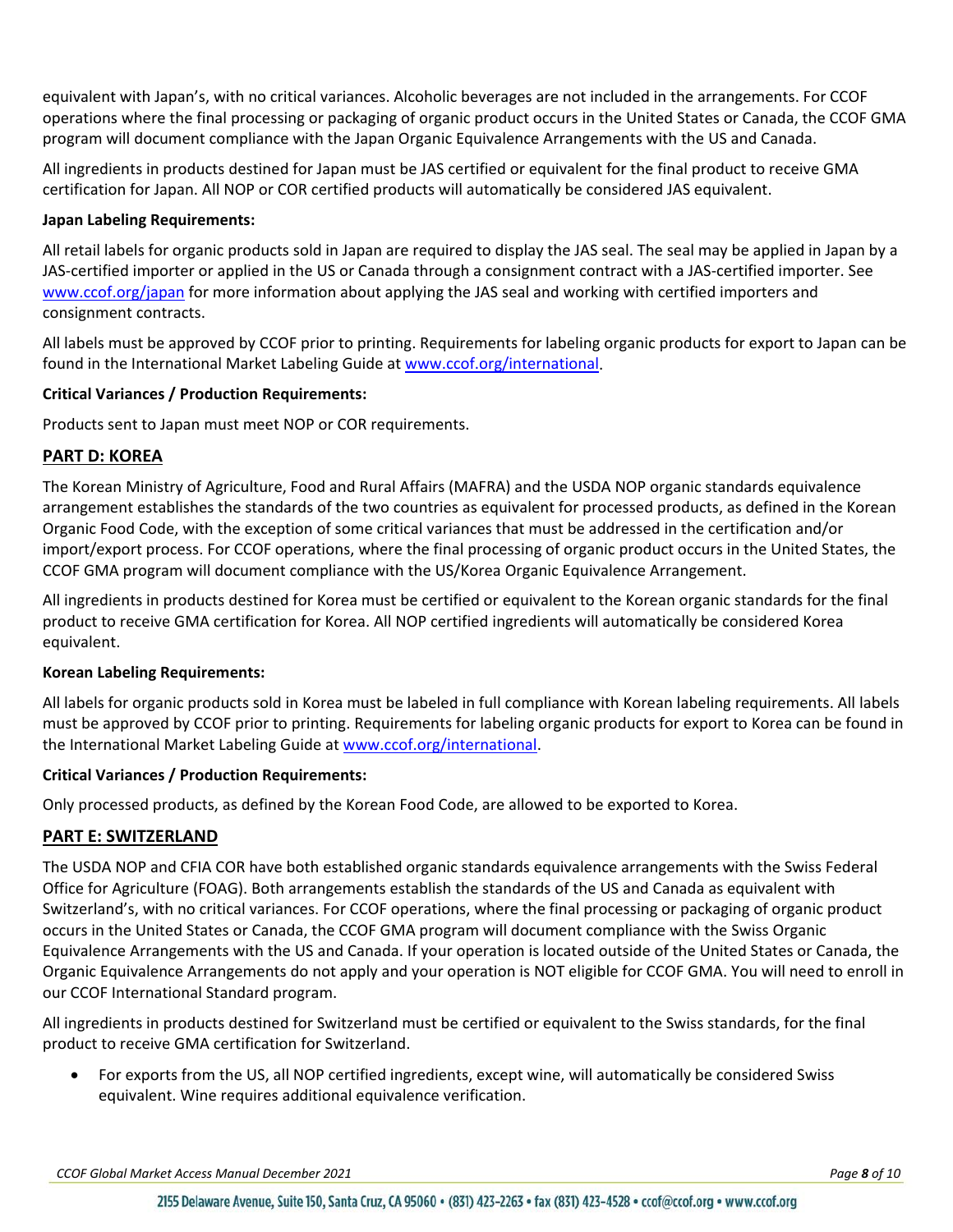• For exports from Canada, live or unprocessed agricultural products and vegetative propagating material and seeds for cultivation must be grown in Canada. All COR certified processed agricultural products, including wine, will automatically be considered Swiss equivalent.

#### **Swiss Labeling Requirements:**

All labels for organic products sold in Switzerland must be labeled in full compliance with Swiss labeling requirements. All labels must be approved by CCOF prior to printing. Requirements for labeling organic products for export to Switzerland can be found in the International Market Labeling Guide at [www.ccof.org/international.](file://ccof-file2/Shared/CCOF%20Certification%20Services/WIP%20Controlled%20Documents/IN%20PROCESS/OSP%20Update-%20Gamai/www.ccof.org/international)

#### **Critical Variances / Production Requirements:**

Products sent to Switzerland must meet NOP or COR requirements. The equivalence arrangements cover live or unprocessed agricultural products and vegetative propagating materials and seeds for cultivations, as well as processed agricultural products for use as food and feed.

#### **Wine Production Requirements / Critical Variances (US Export Only):**

Wine may not contain any nonorganic grapes and must be produced using only the winemaking practices and substances detailed in the Swiss Organic Ordinances and outlined below:

| <b>Wine Production Material/ Practice</b>                                                                    | <b>Swiss status</b>                                                           | <b>Swiss regulation reference</b>                      |
|--------------------------------------------------------------------------------------------------------------|-------------------------------------------------------------------------------|--------------------------------------------------------|
| Yeast, Yeast extracts, Gum Arabic, Gelatin,                                                                  | Must be organic when commercially                                             | <b>EAER Ordinance on Organic Farming</b>               |
| <b>Tannins</b>                                                                                               | available                                                                     | Article 3b                                             |
| Nonorganic flavors (other than pieces of<br>oak)                                                             | Prohibited                                                                    | <b>EAER Ordinance on Organic Farming</b><br>Article 3b |
| Enzymes (other than Cellulase,<br>Hemicellulase, Pectin lyases, Pectin<br>methylesterase, Polygalacturonase) | Prohibited                                                                    | <b>EAER Ordinance on Organic Farming</b><br>Article 3b |
| Partial dealcoholisation of wine                                                                             | Prohibited                                                                    | <b>EAER Ordinance on Organic Farming</b><br>Article 3c |
| Electrodialysis treatment to ensure the<br>tartaric stabilization of the wine                                | Prohibited                                                                    | <b>EAER Ordinance on Organic Farming</b><br>Article 3c |
| Treatment with cation exchangers to<br>ensure tartaric stabilization of the wine                             | Prohibited                                                                    | <b>EAER Ordinance on Organic Farming</b><br>Article 3c |
| Partial concentration through cooling                                                                        | Prohibited                                                                    | <b>EAER Ordinance on Organic Farming</b><br>Article 3c |
| Elimination of sulphur dioxide by physical<br>processes                                                      | Prohibited                                                                    | <b>EAER Ordinance on Organic Farming</b><br>Article 3c |
| Centrifuging and filtration with or without<br>an inert filtering agent                                      | Restricted: the size of the pores shall be<br>not smaller than 0.2 micrometer | <b>EAER Ordinance on Organic Farming</b><br>Article 3c |
| Heat treatments                                                                                              | Restricted: temperature shall not<br>exceed 75 °C (167 °F)                    | <b>EAER Ordinance on Organic Farming</b><br>Article 3c |

#### <span id="page-8-0"></span>**PART F: TAIWAN**

The USDA NOP and CFIA COR have both established organic standards equivalency arrangements with the Government of Taiwan**.** Both arrangements establish the standards of the US and Canada as equivalent with Taiwan's with the exception of a critical variance that must be addressed in the certification and/or import/export process. For CCOF operations, where organic product is raised or grown or where the final processing or packaging of organic product occurs in the United States or Canada, the CCOF GMA program will document compliance with the Taiwan Organic Equivalence Arrangements with the US and Canada.

*CCOF Global Market Access Manual December 2021 Page 9 of 10*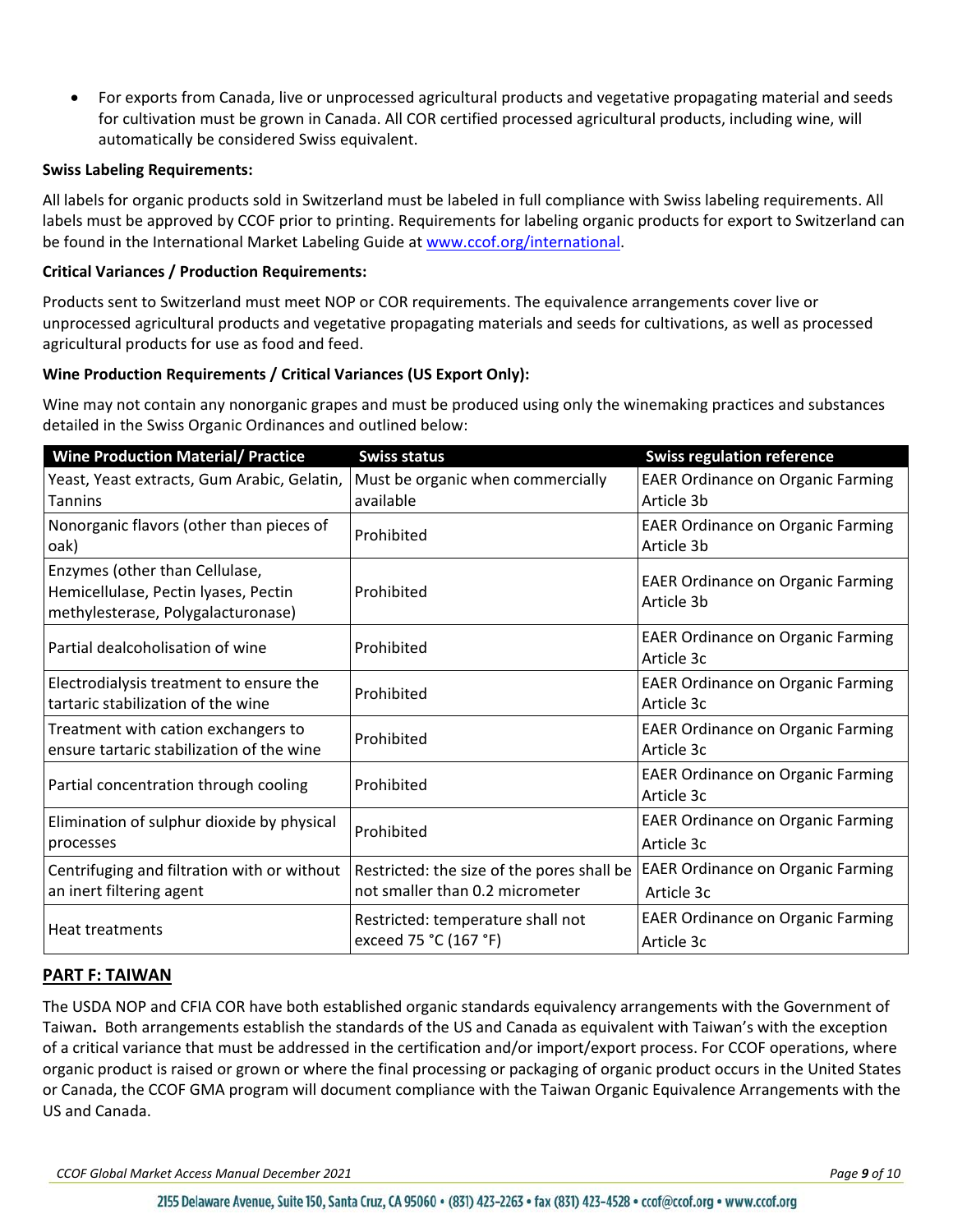#### **Taiwan Labeling Requirements:**

All labels for organic products sold in Taiwan must be labeled in full compliance with Taiwan labeling requirements. All labels must be approved by CCOF prior to printing. Use of Taiwan's organic mark is restricted for use only by Taiwan businesses and may not be applied by US or Canadian exporters. Requirements for labeling organic products for export to Taiwan can be found in the International Market Labeling Guide at [www.ccof.org/international.](file://ccof-file2/Shared/CCOF%20Certification%20Services/WIP%20Controlled%20Documents/IN%20PROCESS/OSP%20Update-%20Gamai/www.ccof.org/international)

#### **Critical Variances / Production Requirements:**

Products sent to Taiwan must meet NOP or COR requirements.

*CCOF Global Market Access Manual December 2021 Page 10 of 10*